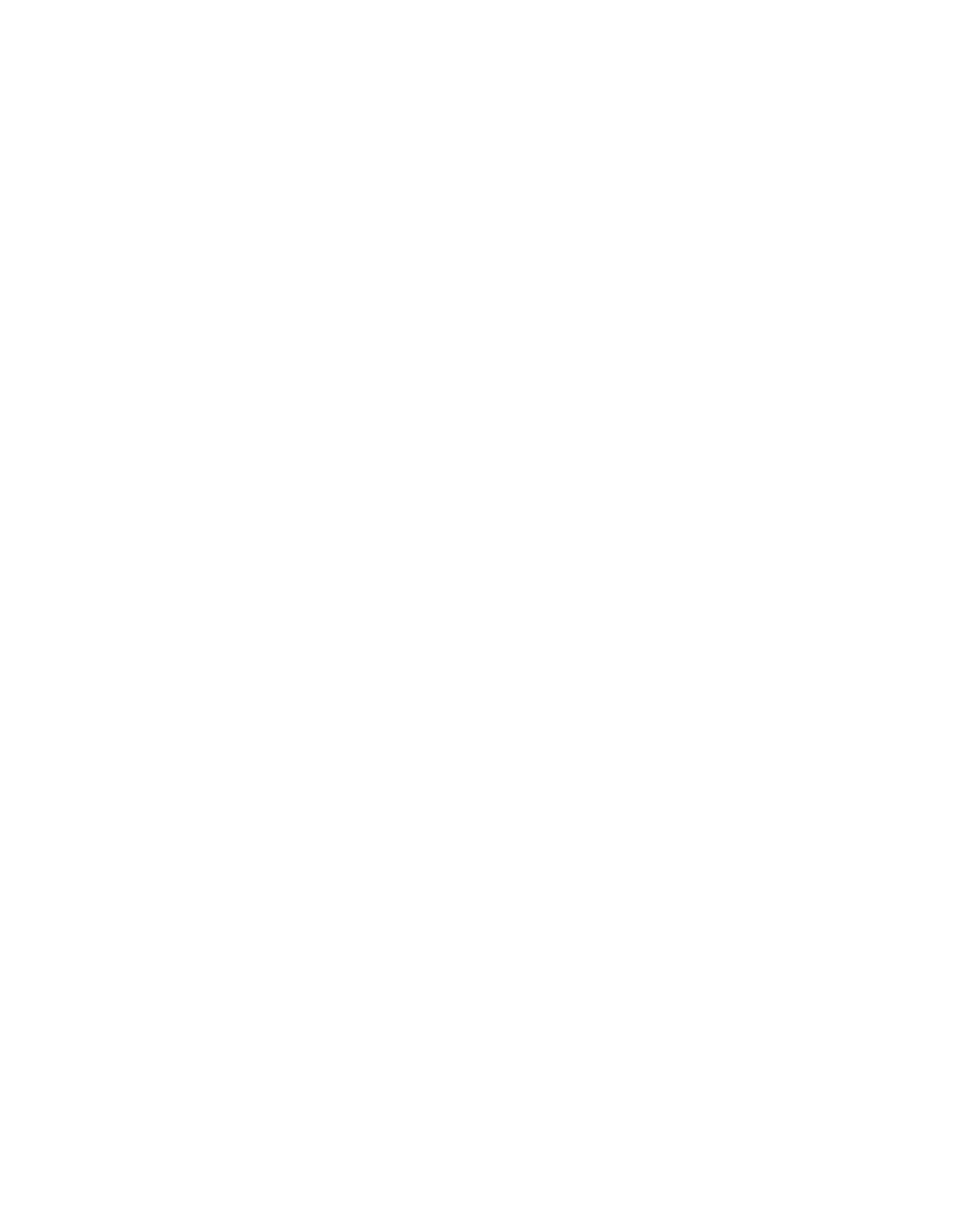# *Bill 3*

## **BILL 3**

#### 2022

# **SPECIAL DAYS ACT**

*(Assented to , 2022)* 

### *Table of Contents*

- **1** Definitions
- **2** Act does not apply
- **3** Order declaring special day, week or month
- **4** Revocation of order
- **5** Act prevails
- **6** Regulations

HER MAJESTY, by and with the advice and consent of the Legislative Assembly of Alberta, enacts as follows:

#### **Definitions**

- **1** In this Act,
	- (a) "Minister" means a member of the Executive Council of Alberta;
	- (b) "order" means an order made under section 3;
	- (c) "responsible Minister" means the Minister determined under section 16 of the *Government Organization Act* as the Minister responsible for this Act;
	- (d) "special day" means a special day declared under this Act;
	- (e) "special month" means a special month declared under this Act;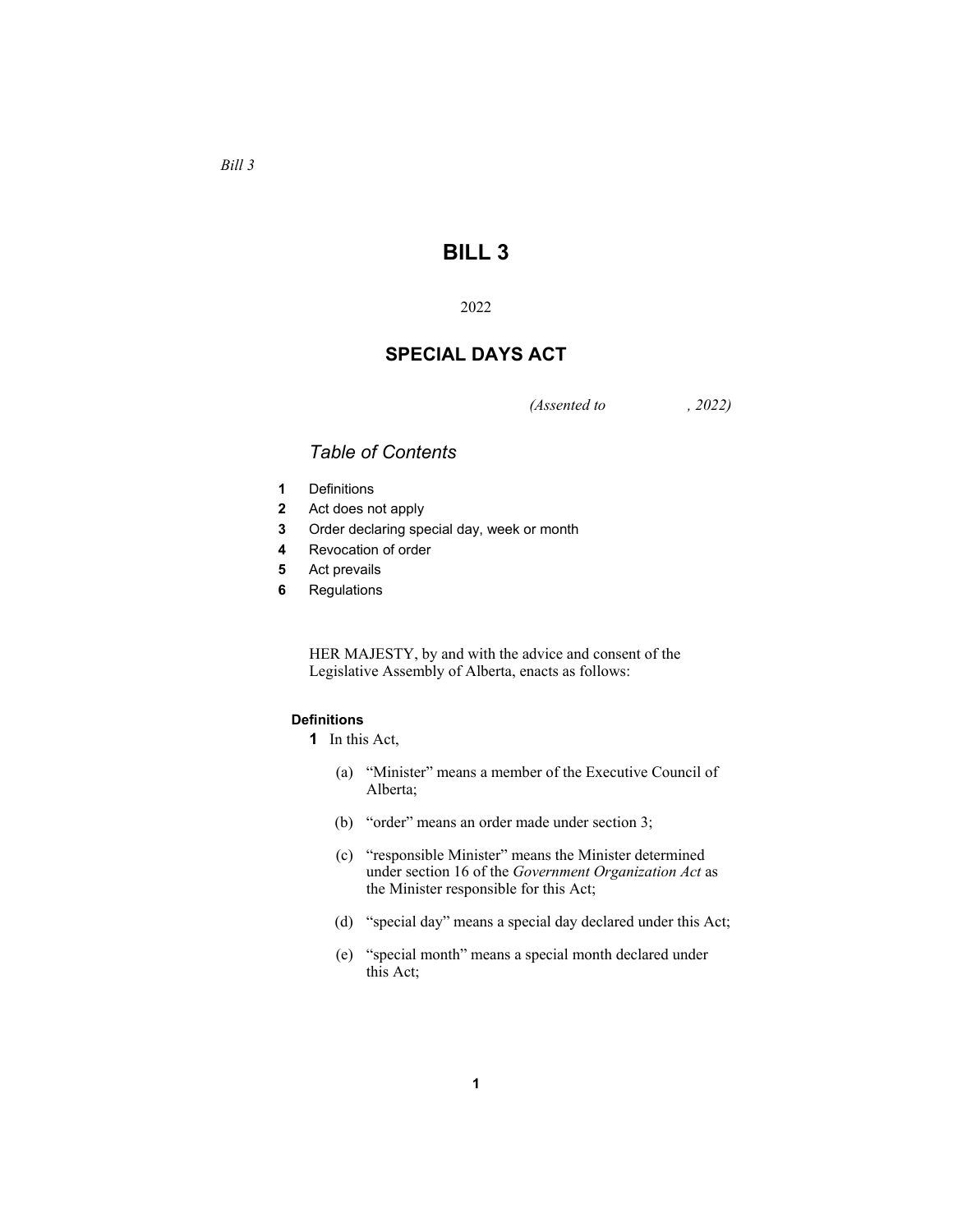(f) "special week" means a special week declared under this Act.

#### **Act does not apply**

**2** This Act does not apply to a day, week or month recognized, declared or observed by or under any other enactment.

#### **Order declaring special day, week or month**

**3(1)** Subject to subsections (2) and (3), a Minister may, by order and in a form set by the responsible Minister,

- (a) declare a day as a special day, and name it accordingly, if the day is not otherwise recognized, declared or observed by or under any other enactment,
- (b) declare a week as a special week, and name it accordingly, if the week is not otherwise recognized, declared or observed by or under any other enactment, or
- (c) declare a month as a special month, and name it accordingly, if the month is not otherwise recognized, declared or observed by or under any other enactment.

**(2)** A notice of an order under subsection (1) must be published in The Alberta Gazette.

**(3)** A Minister shall notify the responsible Minister of an order made under subsection (1) before the order is published in The Alberta Gazette and provide a signed copy of the order to the responsible Minister.

**(4)** The *Regulations Act* does not apply to an order made under this section.

#### **Revocation of order**

**4(1)** Subject to subsections (2) and (3), a Minister may revoke, at any time, an order in a form set by the responsible Minister.

**(2)** A notice of revocation of an order under subsection (1) must be published in The Alberta Gazette.

**(3)** A Minister shall notify the responsible Minister of the revocation of an order made under subsection (1) before the order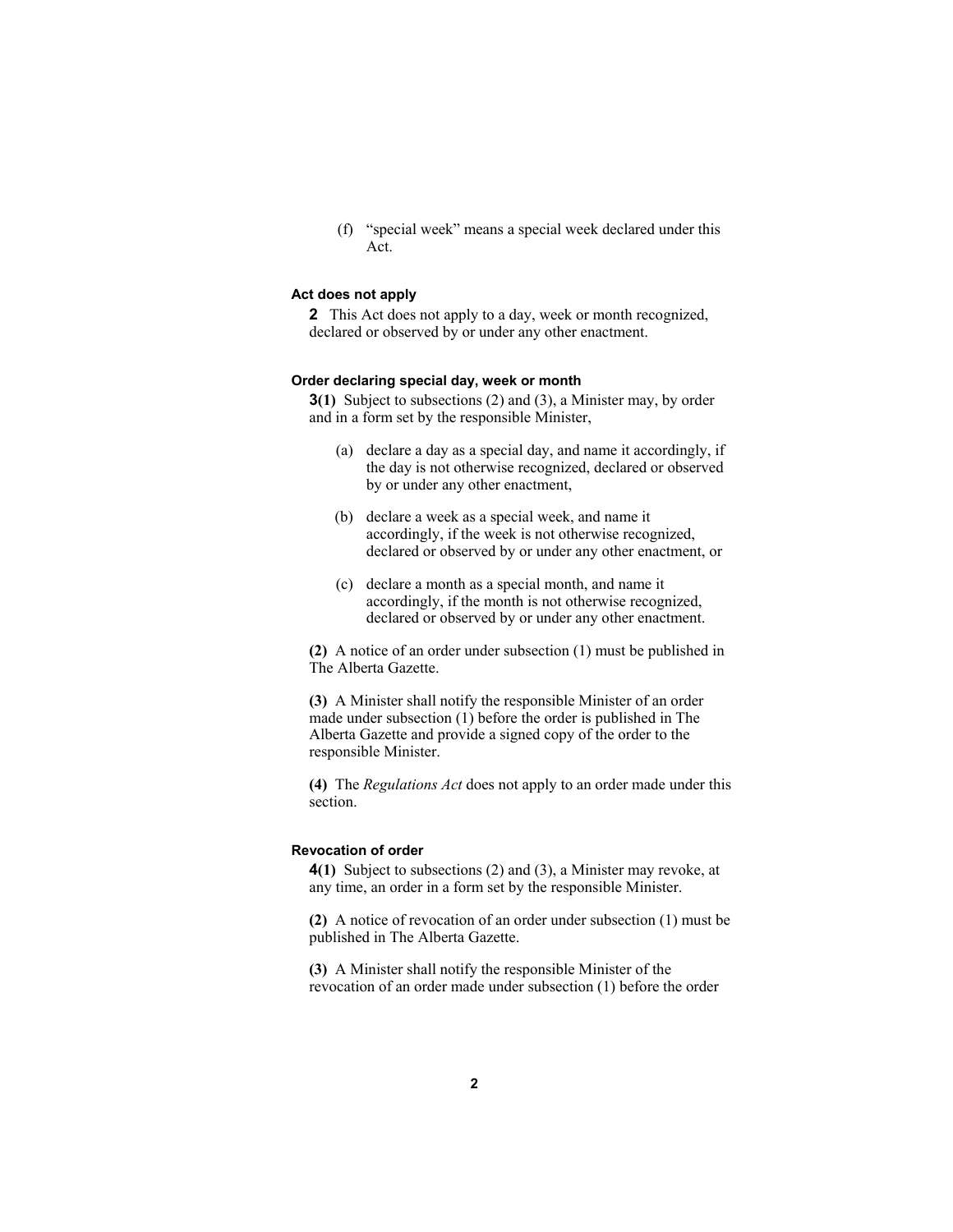is published in The Alberta Gazette and provide a signed copy of the revocation order to the responsible Minister.

#### **Act prevails**

**5** If any inconsistency or conflict arises between this Act and any other enactment, this Act prevails to the extent of the inconsistency or conflict.

#### **Regulations**

**6** The Lieutenant Governor in Council may make regulations

- (a) defining a word or expression used but not defined in this Act;
- (b) remedying any confusion in the application of or difficulty in applying any provisions of this Act;
- (c) respecting any other matter that the Lieutenant Governor in Council considers necessary or advisable to carry out the intent and purposes of this Act.